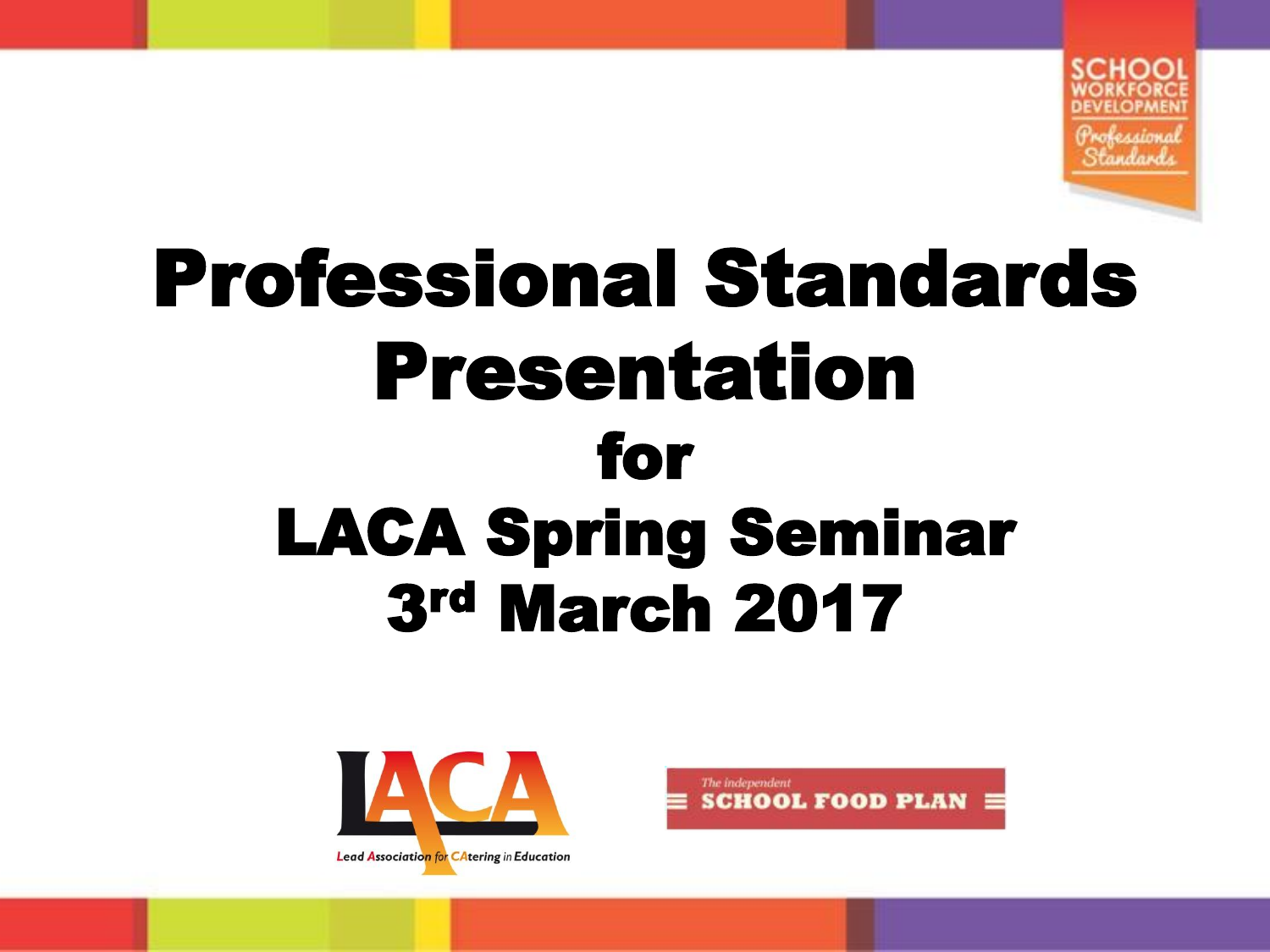#### **A Workforce Bigger than the Royal Navy**

"…In which we learn that the school food workforce has a range of skills that many in the restaurant trade would envy – but that it lacks status, confidence and sufficient training in some areas of practical cooking; we examine past attempts to tackle these issues;and we welcome a new alliance committed to raising the sector's game."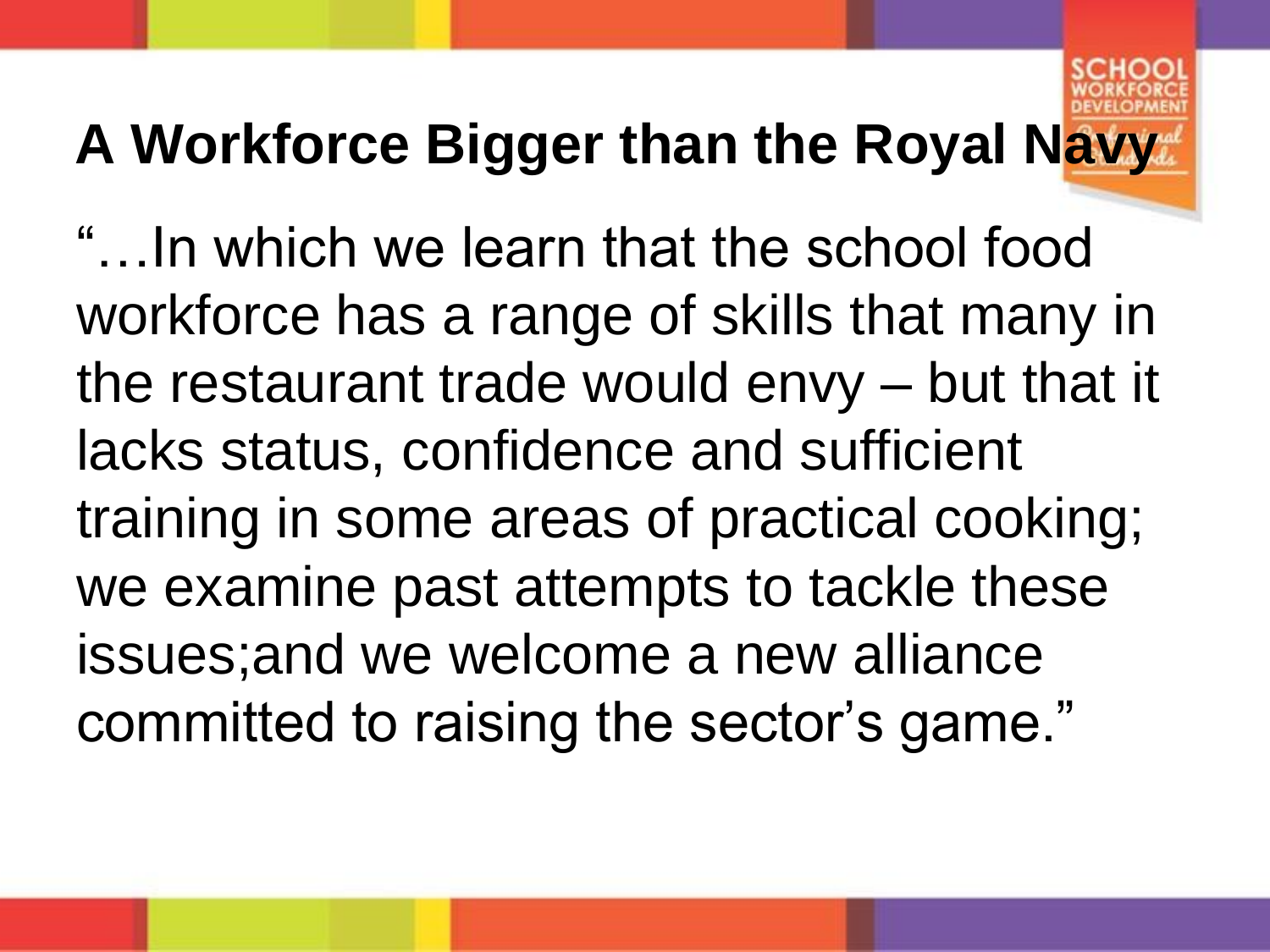### **What are professional standards?**



- The '**knowledge**', '**skills**' and '**behaviours**' that an individual needs in order to achieve the best industry standard of performance in their job role.
- Collective buy-in and consensus from employers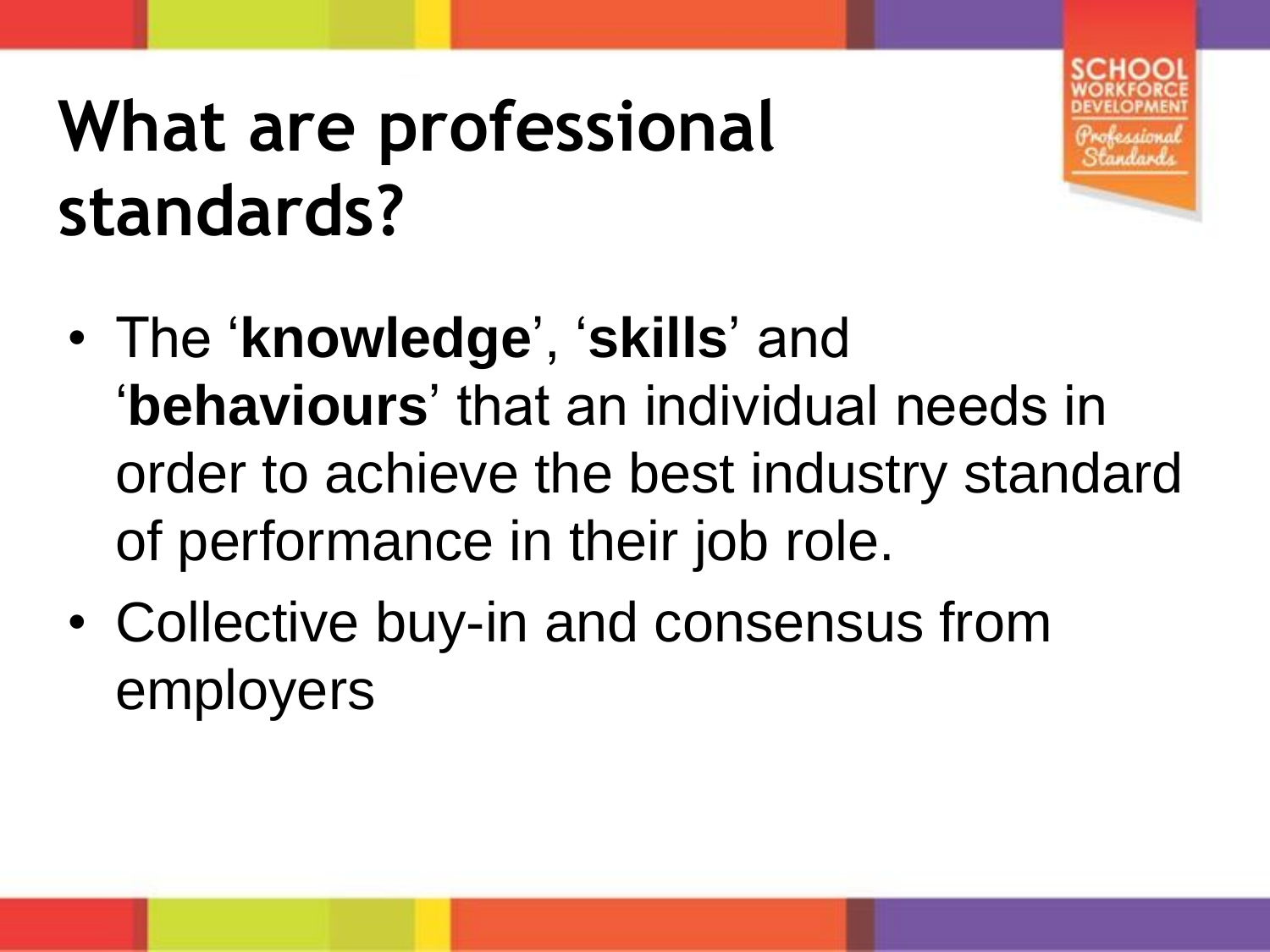## **What professionals standards have been developed?**



The professional standards have been developed for those staff who have a crucial role in delivering school food both back and front of house:

- Head of Kitchen (Catering Manager / Head Chef)
- School Cook

 $\mathbf{\tau}$ 

- Assistant Cook
- General Kitchen / Catering Assistant
- Midday Supervisor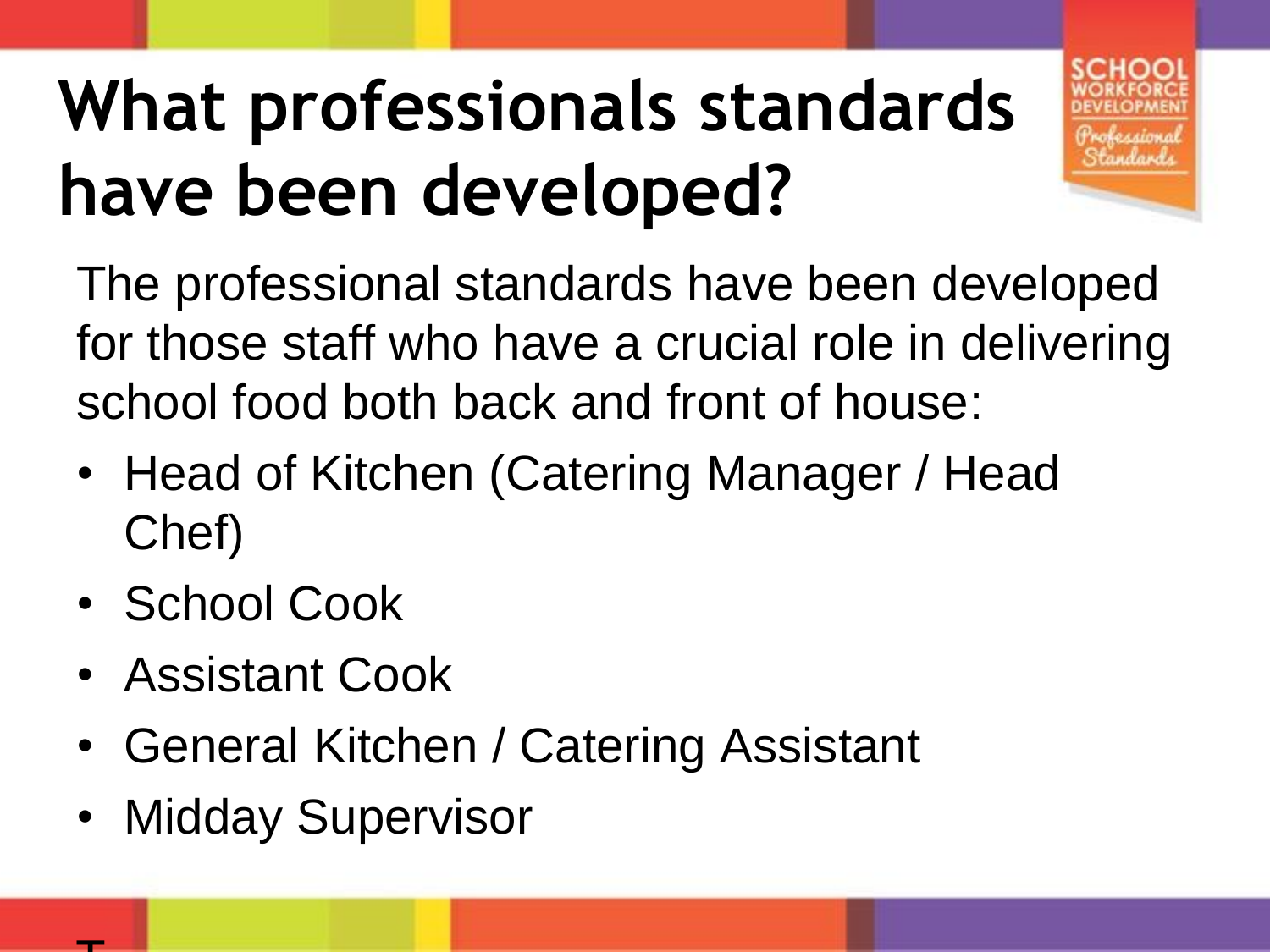### **How are professional standards used?**

No one defined method - depends on specific needs and objectives.

Can be used:

- In recruitment and selection
- For induction, training and development
- To recognise staff
- To raise awareness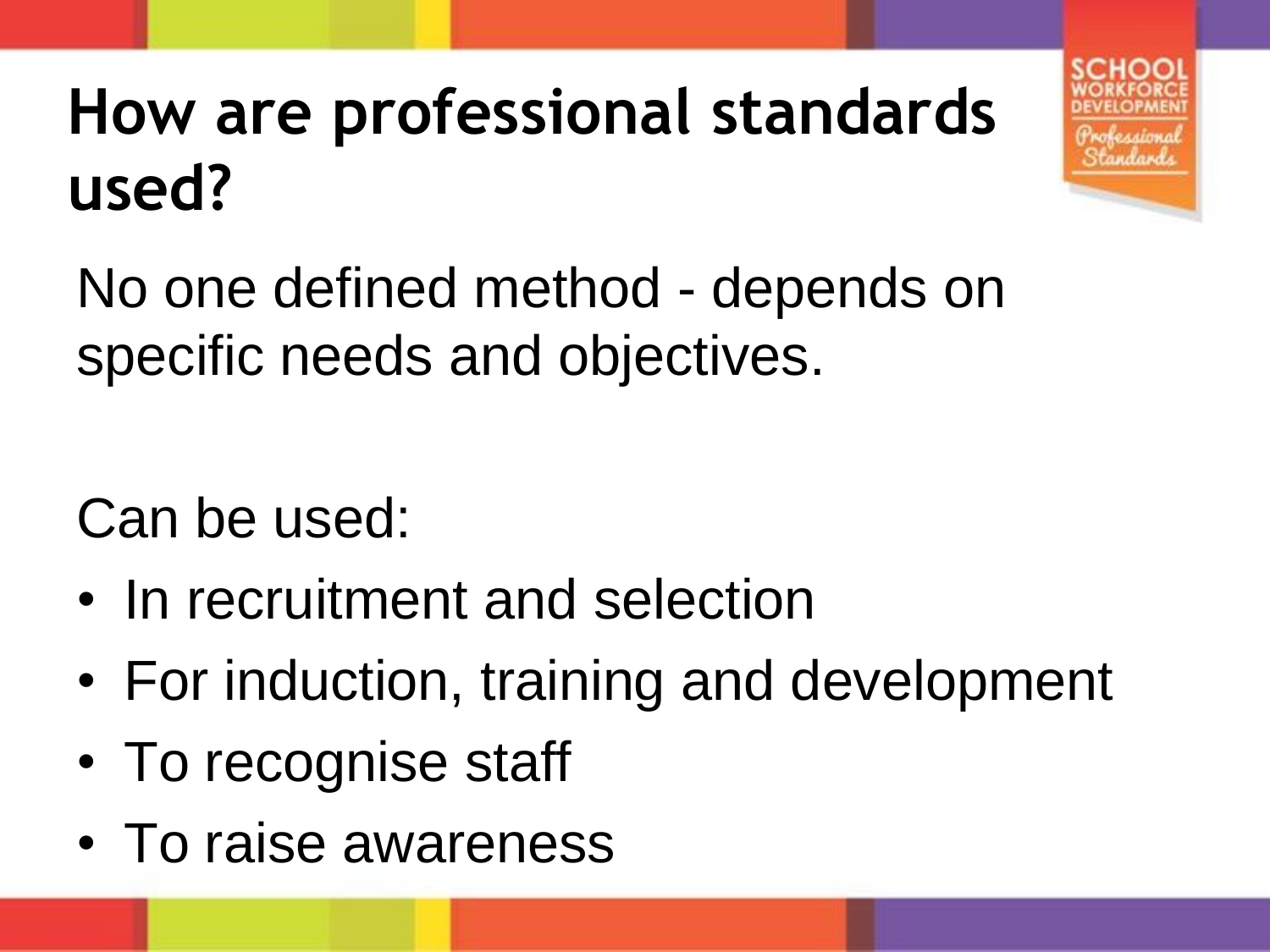#### **Examples: How to use in Recruitment & Selection**

- Consider the roles you want to recruit for & select the appropriate standard
- Review your job adverts, job descriptions & specifications – could these be enhanced when comparing them to the standard?
- Review the selection criteria and interview questions – could they be made more relevant based on the selected standard?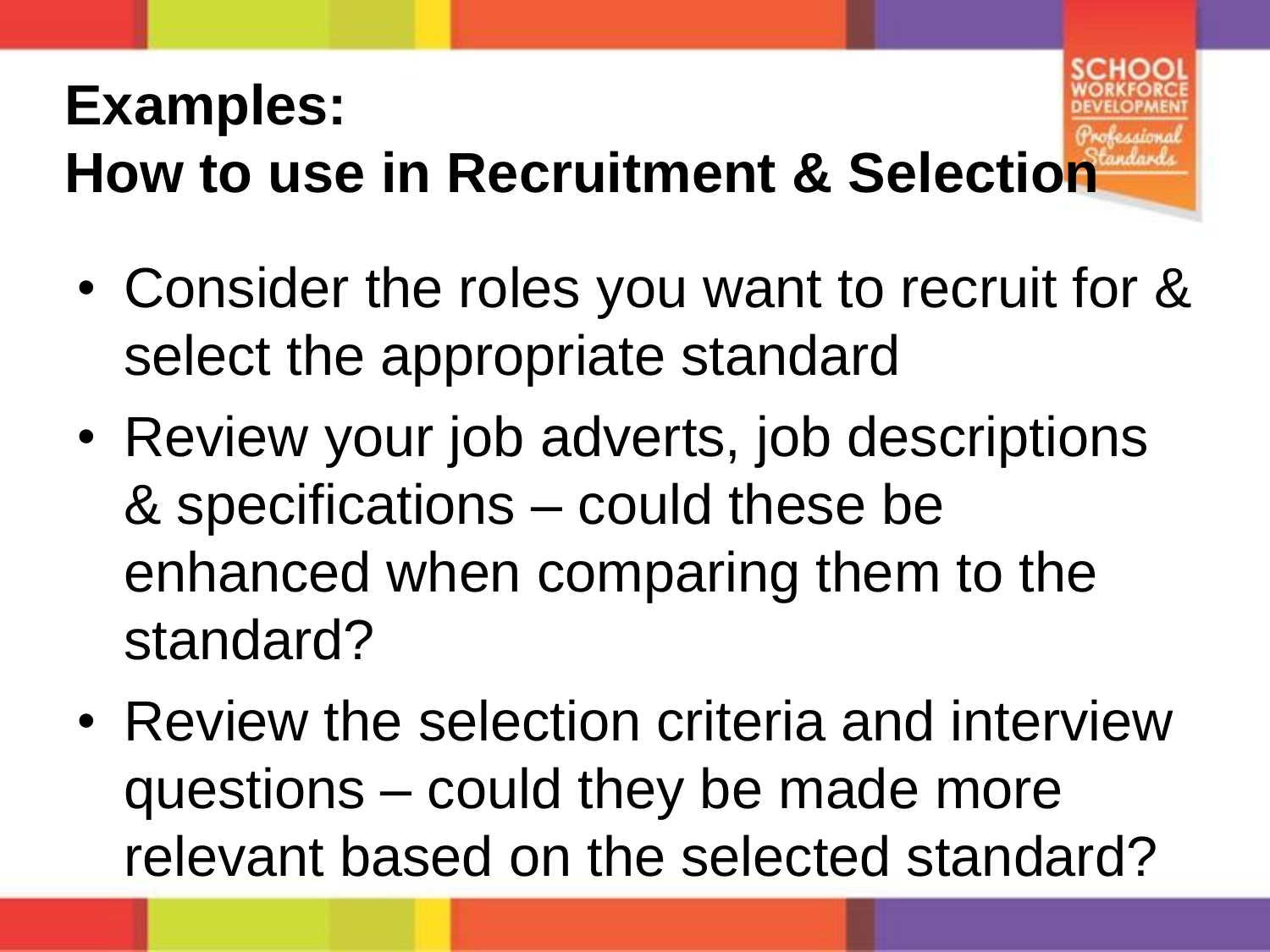

### **Examples of how to use – Induction,Training & Development**

#### **Do you need to improve consistency of performance across a number of sites/schools?**

- Review job descriptions and specifications and use the standards to standardise the roles
- Skills assessments, personal development plans, performance reviews and annual appraisals can then be aligned to these roles.
- The outcome will be a consistent standard across the sites/schools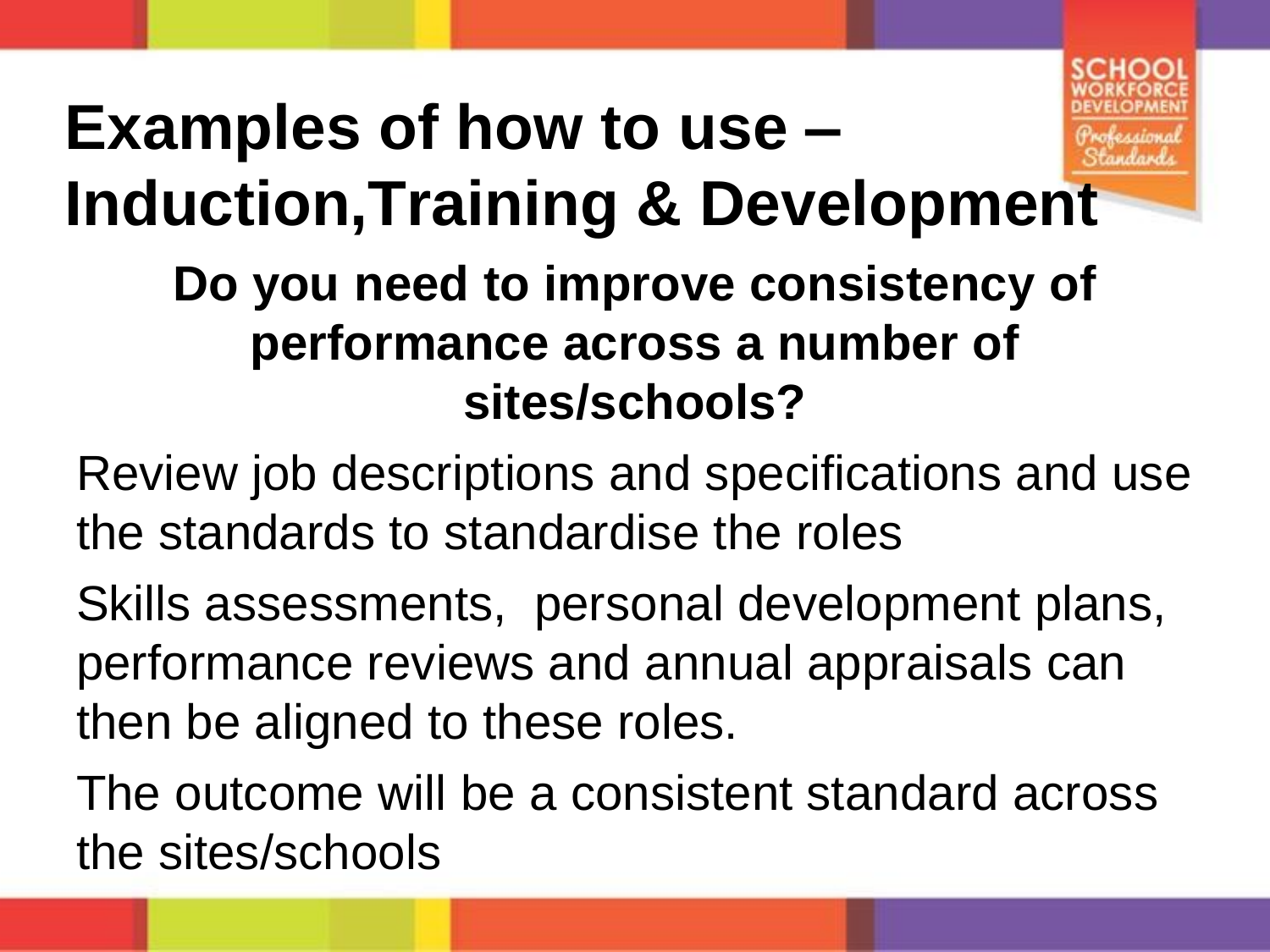# **Example: To recognise staff**



### **Do you need to help staff feel valued and motivated in their roles?**

- Consider using the standards as the basis of recognising and rewarding your team for their achievements
- Use them in staff meetings, in house training sessions & personal development sessions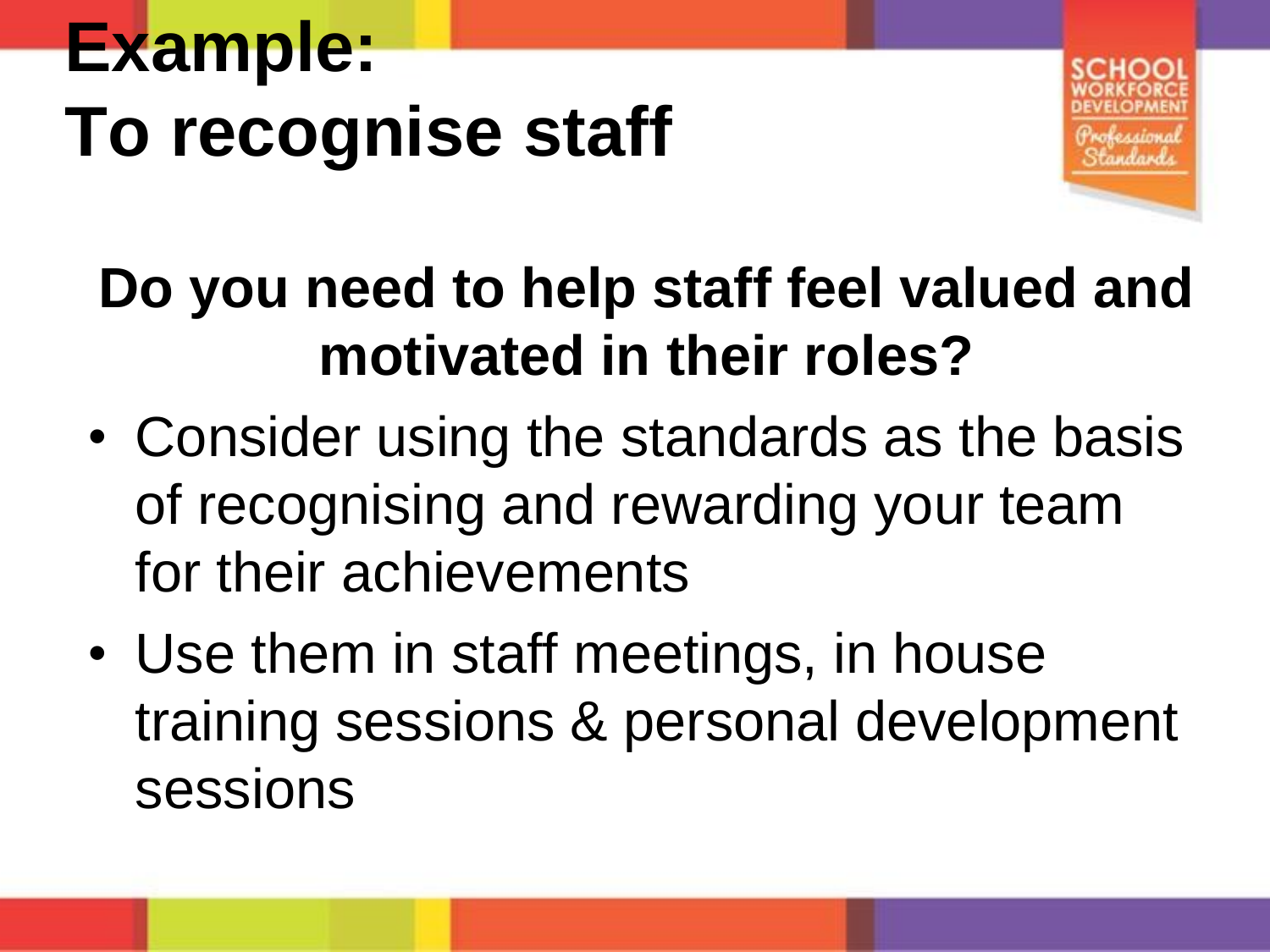### **Example: How to use to raise awareness**

- Do you have internal newsletters, notice boards, websites or social networking that could be used to promote the standards?
- Could you promote the standards in job adverts and career sites?
- Could the standards feature in staff group meetings or training days?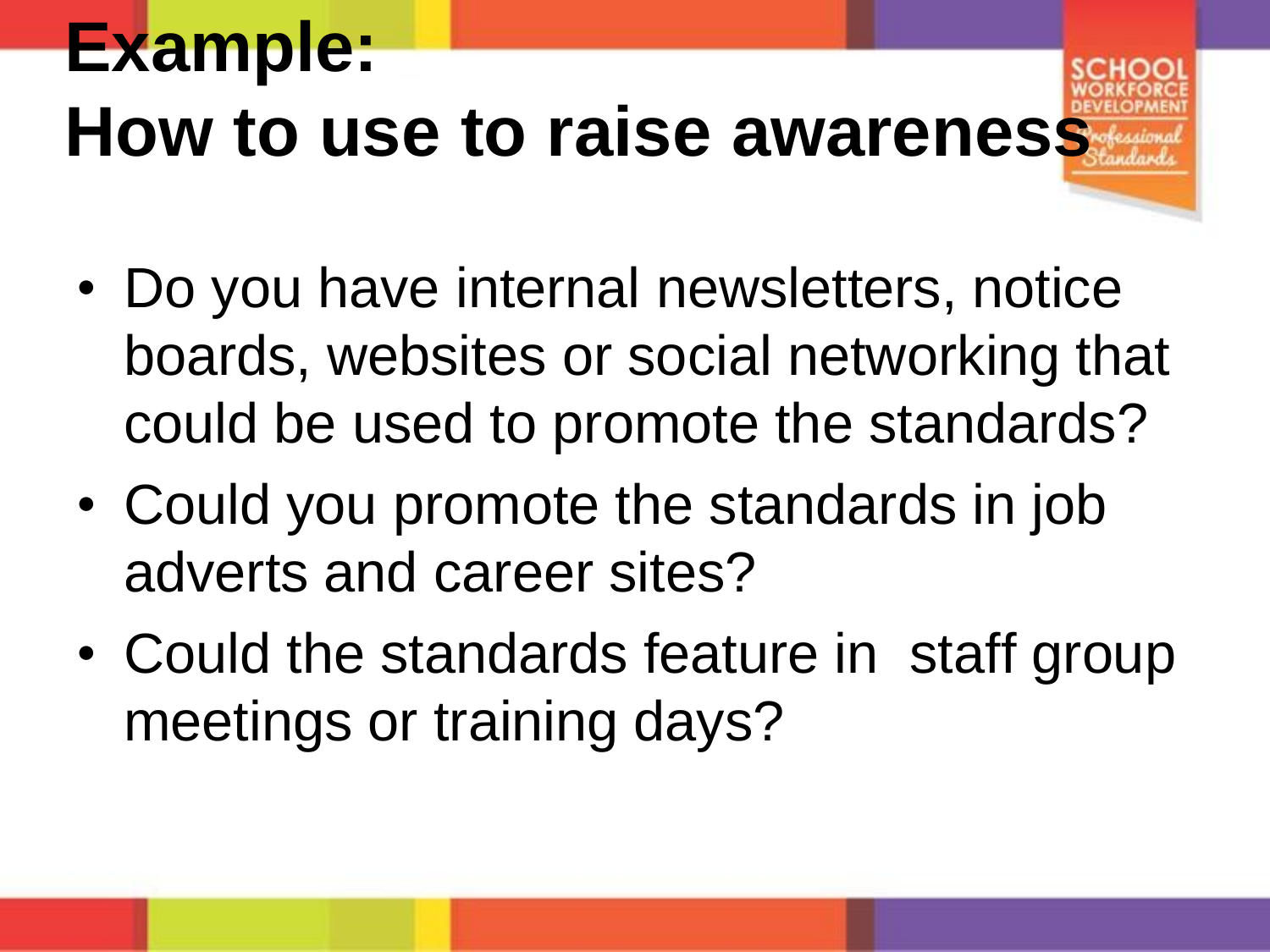# Workforce Development Group

• Active discussions

- Ongoing roll out of the standards
- Launch of the Recognition Scheme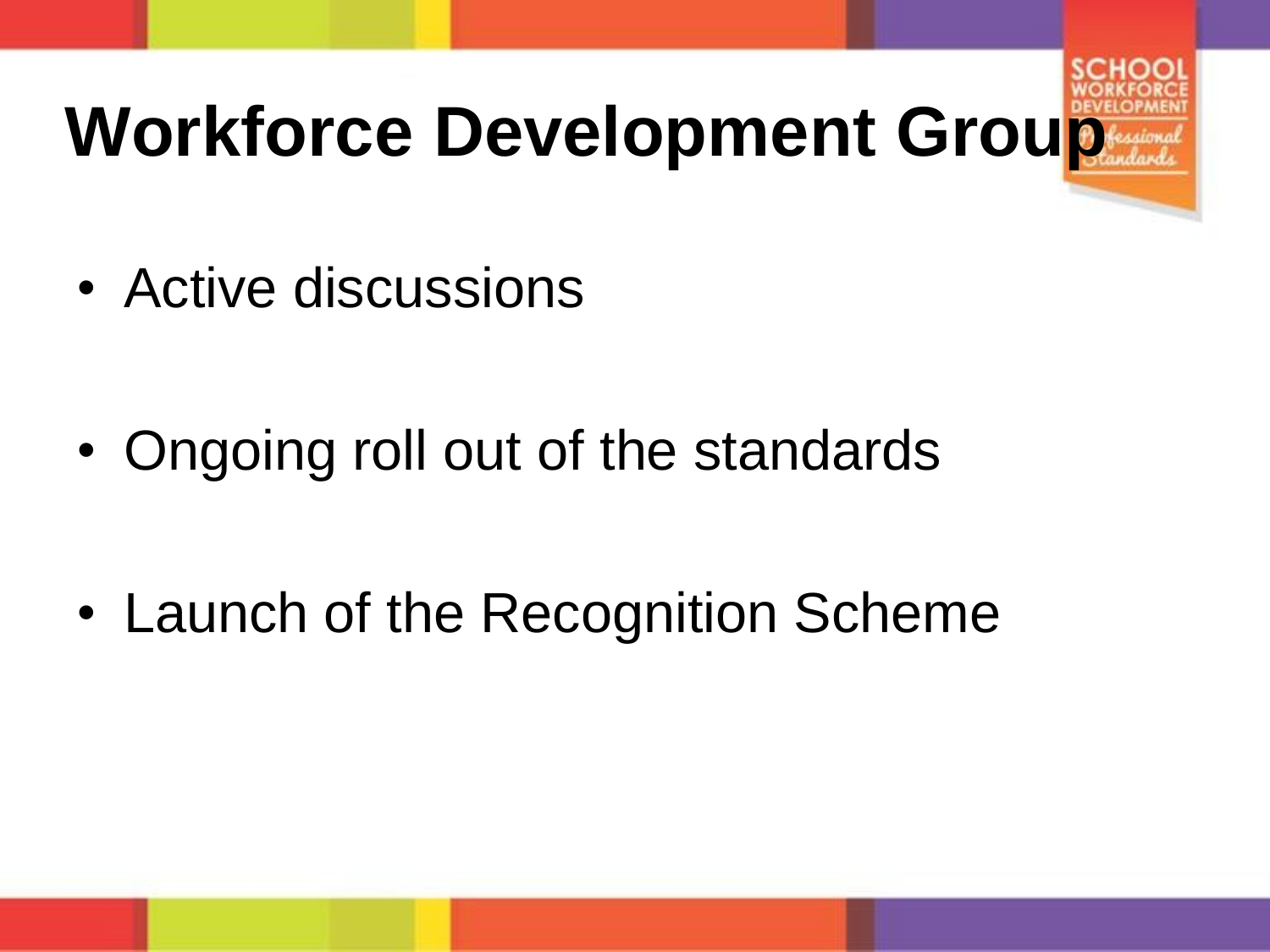### **Recognition Scheme**



• Available to all those using the professional standards

- Certificate & a place on "Roll of Honour"
- "Roll of Honour" on LACA web site in the New Year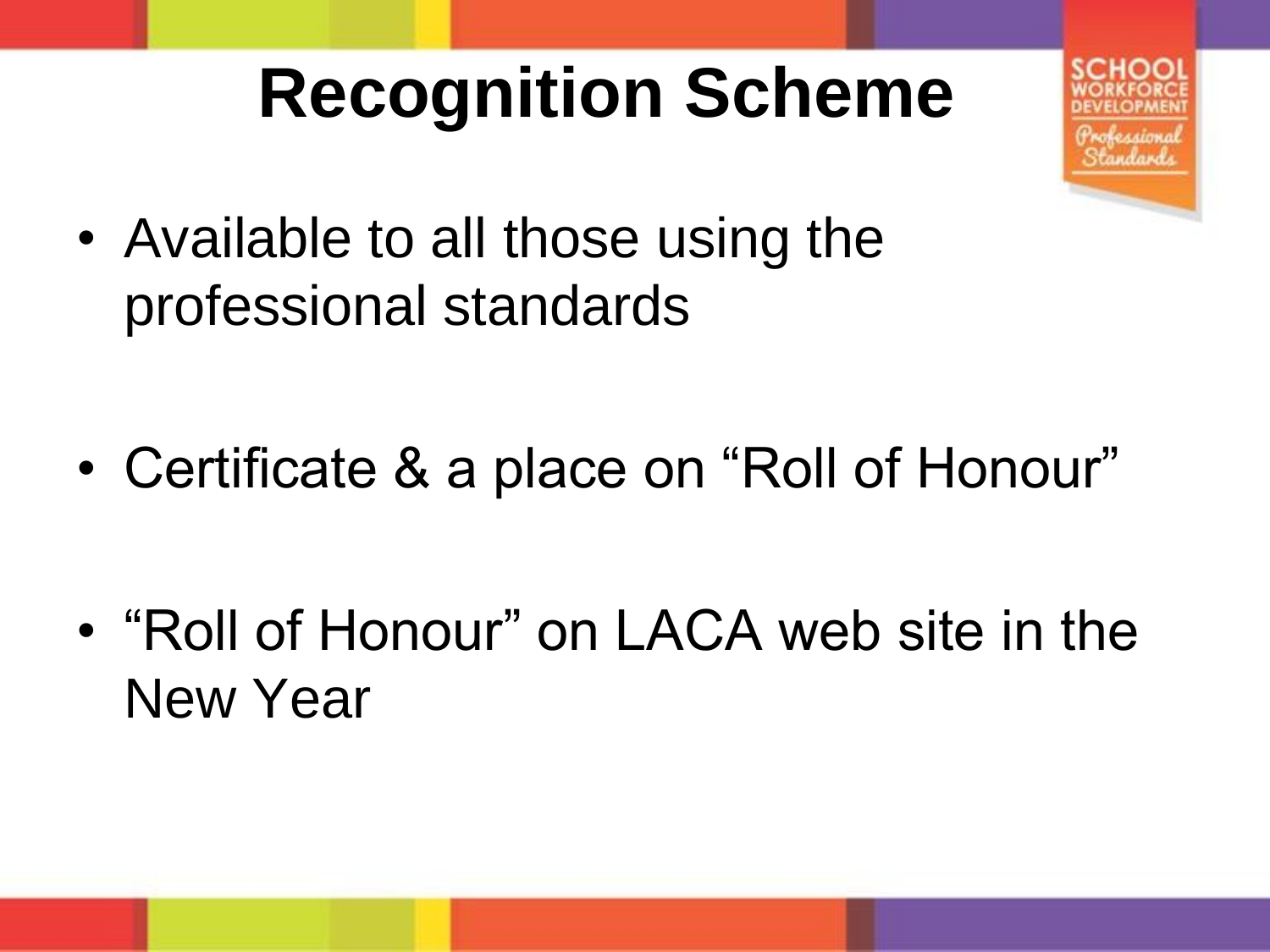# **Organisation/School Contact Form**

Available on LACA website as pdf to download. Information required includes:

- Brief overview of the catering provision
- Which standards being used and how
- How will success be measured
- What are the timescales

Completed forms to be sent to LACA Admin for recognition on Roll of Honour & to receive certificate for commitment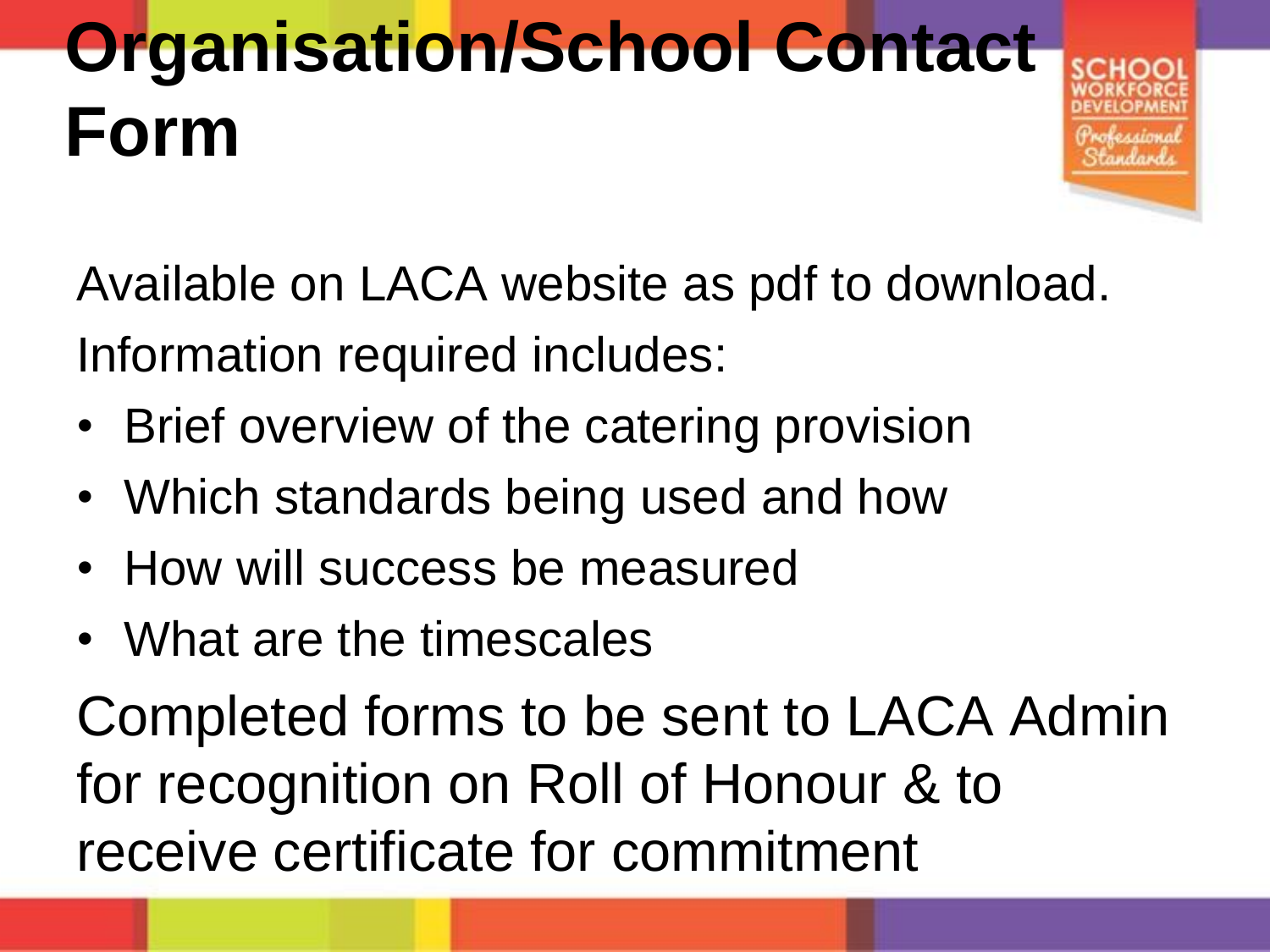### **Tips for Success**



- Consider your priorities and make a plan based on a time frame that suits your organisation
- Don't try & doing everything at once
- Consult and involve staff to get their feedback and gain commitment
- Keep it simple and easy to understand don't over complicate!!